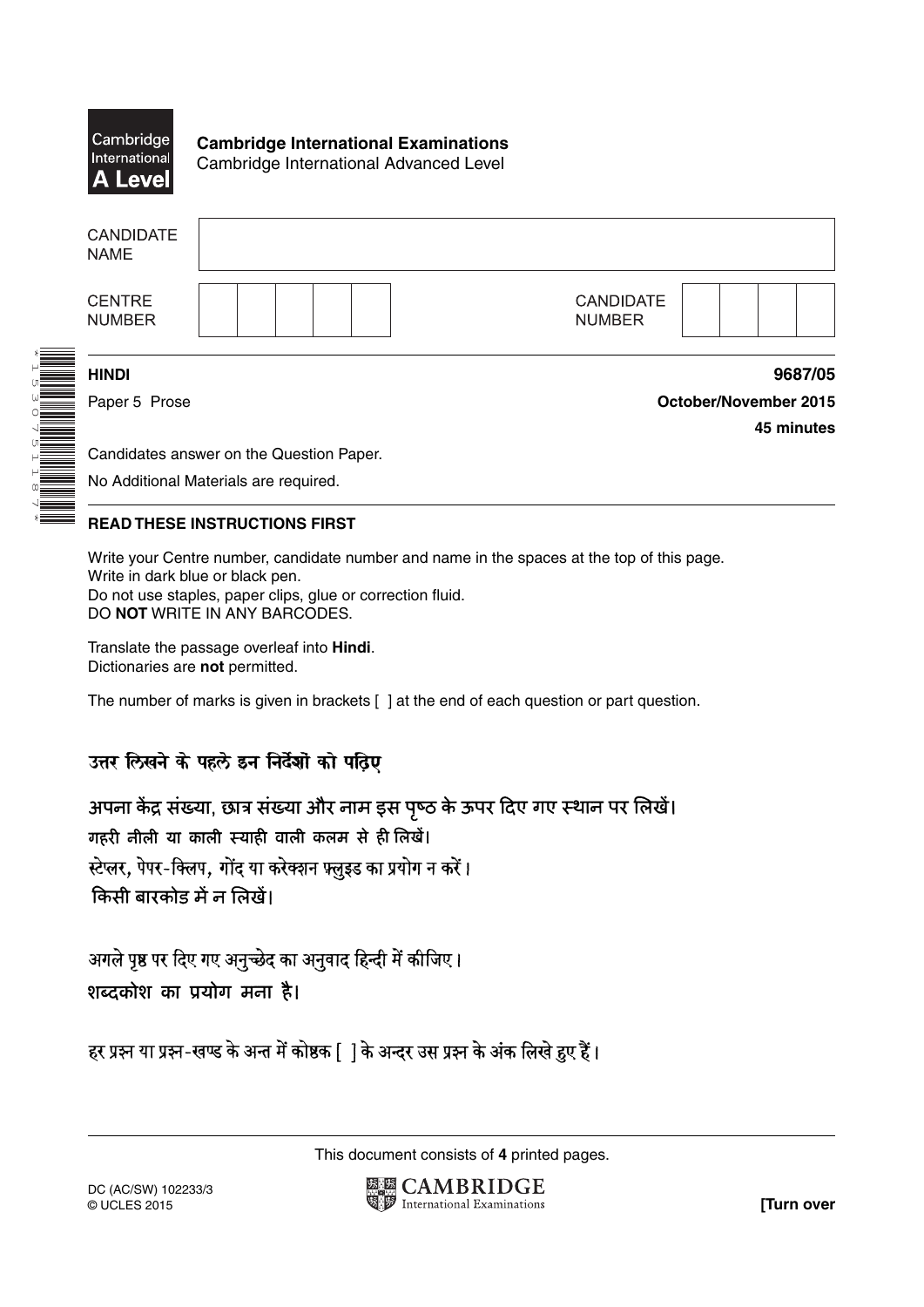Translate into Hindi:

It was a Saturday morning and Mrs Patel was going to the local market to buy some fruit and vegetables for the evening meal. She took her five-year-old son, Bhavesh, with her.

Mrs Patel liked to take her time when she was shopping. She would look at the goods on offer at every stall and compare the prices and the quality of the fruit and vegetables on sale.

Bhavesh soon became bored with all the walking about and started to feel hungry. He hoped that his mother would buy some fruit soon so that he could have a piece to eat.

While Mrs Patel was inspecting some watermelons, Bhavesh decided to play a trick on her. He went to hide behind a tall pile of fruit on the stall. Unfortunately, on his way, he tripped over an empty banana box and fell into the pile of fruit, which collapsed on top of him. Suddenly, Bhavesh had a huge half watermelon sitting on his head like a hat, and there were pieces of juicy watermelon all over his face. The stall keeper, who at first was very angry, burst out laughing on seeing how funny Bhavesh looked.

 $[40]$ 

| 0.007/0E/M1/1E |  |
|----------------|--|